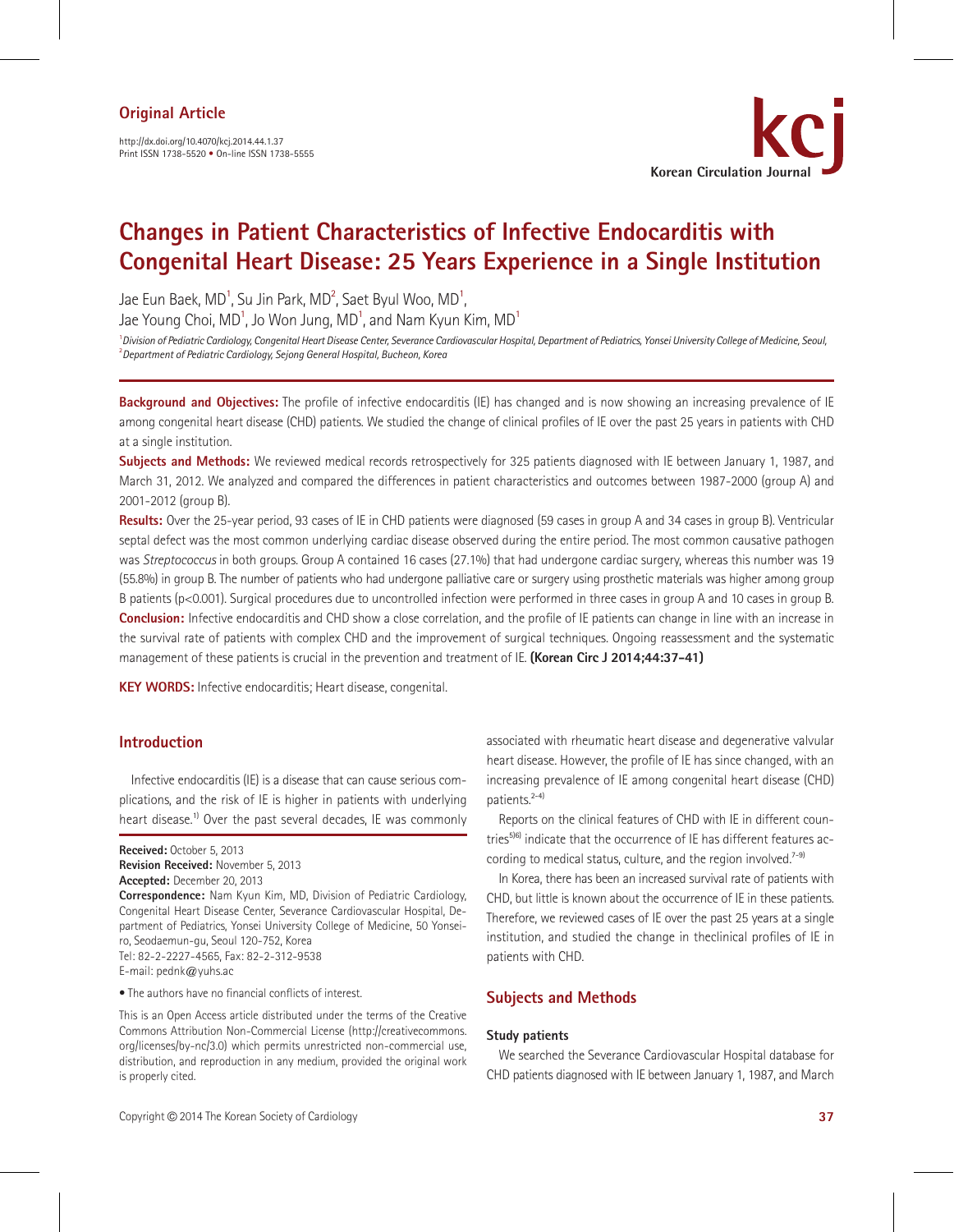| <b>TWO IS DATE:</b> THE MELLOY MONTE CHAINECONDERS OF THE CHIP SCAMP MIDAGO (III) OUR |                 |                  |       |  |  |
|---------------------------------------------------------------------------------------|-----------------|------------------|-------|--|--|
| <b>Items</b>                                                                          | Group $A(n=59)$ | Group B $(n=34)$ |       |  |  |
| Sex (n, male : female)                                                                | 25:34           | 13:21            | 0.934 |  |  |
| Age (years ± SD)                                                                      | 17.9±14.7       | $24.4 \pm 18.6$  | 0.072 |  |  |
| Age $<$ 1 year of age $(n, 96)$                                                       | 5(8.5)          | 2(5.9)           | 0.834 |  |  |
| 1 year $\leq$ age $\leq$ 18 years of age (n, %)                                       | 26(44.1)        | 14(41.2)         | 0.687 |  |  |
| Age $>$ 18 years of age (n, %)                                                        | 28(47.4)        | 18 (52.9)        | 0.761 |  |  |
| Cyanotic CHD (n, %)                                                                   | 10(16.9)        | 17(50)           | 0.001 |  |  |

**Table 1.** Baseline demographic characteristics of the two study groups (n=93)

Group A: IE cases with CHD between 1987-2000, Group B: IE cases with CHD between 2001-2012. SD: standard deviation, IE: infective endocarditis, CHD: congenital heart disease

31, 2012. Modified Duke criteria<sup>10)</sup> were used for the diagnosis of IE, and the diagnosis of IE was made when the patients could be classified as suffering from definite endocarditis.

Data were collected from a retrospective review of patients' records, which included patient demographics, history of CHD, causative organism, clinical course, complications, morbidity, and mortality. We divided the patient data into two periods; group A of previously treated patients, hospitalized between 1987 and 2000; group B of more recently treated patients, hospitalized between 2001 and 2012. We analyzed and compared the differences in patient characteristics and outcomes between the two groups.

#### **Statistical analyses**

Datawere analyzed using Statistical Package for the Social Sciences (SPSS) 20 for Windows (SPSS Inc., Chicago, IL, USA). Means were analyzed using the Student t-test. For categorical data analysis we used the chi-square test. A p of less than 0.05 was considered statistically significant.

## **Results**

#### **Demographic characteristics**

During the 25-year period, 325 cases in 309 patients with IE were treated at our hospital. Of these, 93 cases (28.6%) across 87 patients, composed of 59 cases in group A (56 patients) and 34 cases in group B (31 patients), were diagnosed as having an underlying CHD. Five patients were patients with recurring symptoms; three patients in group A (56 patients) and two patients in group B (31 patients). Only one patient had recurring symptoms three times, in group B.

The mean age of the patients was  $17.9\pm14.7$  years of age in group A and 24.4±18.6 years of age in group B; the difference was not statistically significant. There were no statistically significant differences between the groups in age: five cases (8.5%) in group A were younger than 1 year compared to two cases (5.9%) in group B. Twenty eight cases (47.4%) in group A were older than 18 years compared to 18 cases (52.9%) in group B, and 26 cases (44.1%) in group A were

#### **Table 2.** Underlying congenital heart disease

| Diagnosis (%)      | Group $A(n=59)$ | Group $B(n=34)$ | p     |
|--------------------|-----------------|-----------------|-------|
| VSD                | 27(45.7)        | 12 (35.3)       | 0.487 |
| <b>ASD</b>         | 8(13.5)         | 1(2.9)          | 0.105 |
| ECD                | 4(6.7)          | 1(2.9)          | 0.679 |
| <b>PDA</b>         | 7(11.9)         | 3(8.8)          | 0.693 |
| <b>TOF</b>         | 4(6.8)          | 8(23.5)         | 0.087 |
| PA with VSD        | 0(0)            | 6(17.6)         | 0.002 |
| <b>DORV</b>        | 5(8.5)          | 2(5.9)          | 0.684 |
| <b>PAPVR</b>       | 2(3.4)          | 0(0)            | 0.454 |
| <b>Bicuspid AV</b> | 1(1.7)          | 0(0)            | 0.454 |
| Ebstein's anomaly  | 1(1.7)          | 0(0)            | 0.454 |
| <b>TGA</b>         | 0(0)            | 1(2.9)          | 0.176 |

Group A: IE cases with CHD between 1987-2000, Group B: IE cases with CHD between 2001-2012. VSD: ventricular septal defect, ASD: atrial septal defect, ECD: endocardial cushion defect, PDA: patent ductus arteriosus, TOF: tetralogy of fallot, PA: pulmonary atresia, DORV: double-outlet right ventricle, PAPVR: partial anomalous pulmonary venous return, AV: aortic valve, TGA: complete transposition of the great arteries, IE: infective endocarditis, CHD: congenital heart disease

between 1 and 18 years, compared to 14 cases (41.2%) in group B. However, the prevalence of cyanotic CHD {Tetralogy of Fallot (TOF), pulmonary atresia with ventricular septal defect (VSD), Ebstein's anomaly, double-outlet right ventricle, and transposition of the great arteries} was significantly higher in group B than group A (p=0.001) (Table 1).

#### **Associated heart disease**

The most commonly associated heart disease was VSD in 39 cases (41.9%) followed by TOF, at 12 cases (12.9%), and patent ductus arteriosus at 10 cases (10.7%). Non-cyanotic heart diseases such as VSD were the main cardiac conditions in group A, whereas cyanotic heart diseases, such as TOF and pulmonary atresia with VSD, composed the main cardiac conditions in group B (Table 2).

We compared the incidence of IE in patients with or without prior cardiac surgery for underlying CHD. Of the total cases with CHD (n= 93), we found 58 cases (62.3%) that had not, any cardiac surgery, and 35 cases (37.6%) that had undergone corrective or palliative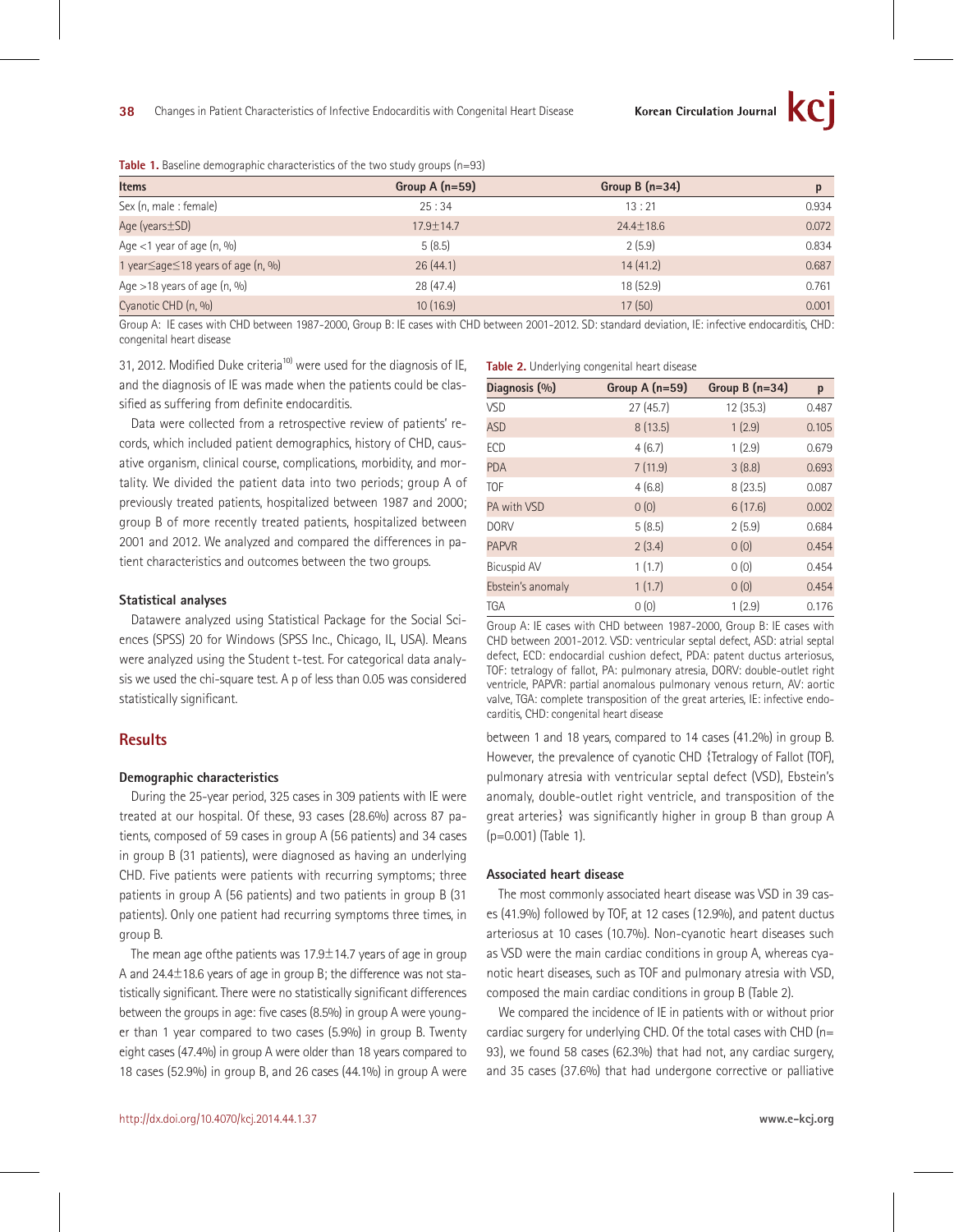cardiac surgery upon the diagnosis of IE. Group A (n=59) included 16 cases (27.1%) that had undergone cardiac surgery, whereas this number was 19 (55.8%) in group B (n=34); this difference was statistically significant (p=0.004). Those patients who underwent corrective surgery consisted of 15 cases in group A, but only eight cases in group B. However, patients who had undergone palliative care or surgery using prosthetic materials increased in group B to 11 cases compared to only one case in group A, which was statistically significant (p<0.001) (Table 3).

#### **Causative microorganism**

The most commonly identified causative microorganism in both groups was *Streptococcus*, with *Staphylococcus aureus* identified in one case in group A and five cases in group B. There were unique bacteria identified in group A, including *Acinetobacter anitratus*,

*Citrobactoer freundi*, and *Serratia marocescens*. *Candida albicans* was also identified in three cases in group A. Thirty-five cases (37.6%) did not have an identified microorganism observed in blood cultures, and there was no statistical significance between the two groups (group A, 26 cases; group B, 9 cases; p=0.113) (Table 4).

## **Treatment**

All patients who were diagnosed as having IE, were hospitalized and treated with an intravenous injection of antibiotics. The mean hospital stay was 48 days; 44 days in group A and 50 days in group B. Of these patients, 13 cases underwent early surgical procedures due to uncontrolled infections after the intravenous injection of antibiotics and increased complications, such as heart failure. Surgical procedures were performed in three cases in group A (two cases were for a removal of vegetation, and one case was valvuloplasty

**Table 3.** Proportion of infective endocarditis according to prior cardiac surgery

| <b>History of operation</b>                | Group $A(n=59)$ | Group B $(n=34)$ |         |
|--------------------------------------------|-----------------|------------------|---------|
| Patients without prior cardiac surgery (%) | 43 (72.9)       | 15 (44.1)        | 0.033   |
| Patients with prior cardiac surgery (%)    | 16(27.1)        | 19(55.9)         | 0.004   |
| Corrective surgery                         | 15(25.4)        | 8(23.5)          | 0.801   |
| Palliative surgery or prosthetic material  | 1(1.7)          | 11(32.4)         | < 0.001 |

Group A: IE cases with CHD between 1987-2000, Group B: IE cases with CHD between 2001-2012. IE: infective endocarditis, CHD: congenital heart disease

#### **Table 4.** Causative microorganism

| Microorganism                                      | Group A (n=59) | Group B $(n=34)$ | p     |
|----------------------------------------------------|----------------|------------------|-------|
| Number of cases documented by blood culture (n, %) | 33 (55.9)      | 25 (73.5)        | 0.113 |
| Gram (+) organism                                  |                |                  |       |
| Staphylococci                                      |                |                  |       |
| Staphylococcus aureus                              |                |                  |       |
| Methicillin-sensitive                              | $\overline{2}$ | $\overline{2}$   | 0.568 |
| Methicillin-resistant                              | $\overline{2}$ | 3                | 0.263 |
| Staphylococcuscoagulase negative                   |                |                  |       |
| Staphylococcus epidermidis                         | $\mathbf{1}$   | $\overline{2}$   | 0.271 |
| Streptococci                                       |                |                  |       |
| Viridans streptococcus                             | 15             | 13               | 0.195 |
| Others                                             | 4              |                  | 0.429 |
| Enterococcus                                       |                |                  |       |
| Enterococcus faecalis                              |                | 1                | 0.690 |
| Gram (-) organism                                  |                |                  |       |
| Acinetobacter anitratus                            | 2              | $\mathbf 0$      | 0.278 |
| Citrobactoer freundi                               | $\overline{2}$ | $\overline{0}$   | 0.278 |
| Serratia marocescens                               |                | $\Omega$         | 0.445 |
| Pseudomonas aeruginosa                             | $\overline{0}$ | 3                | 0.020 |
| Fungi                                              |                |                  |       |
| Candida albicans                                   | 3              | $\overline{0}$   | 0.181 |

Group A: IE cases with CHD between 1987-2000, Group B: IE cases with CHD between 2001-2012. IE: infective endocarditis, CHD: congenital heart disease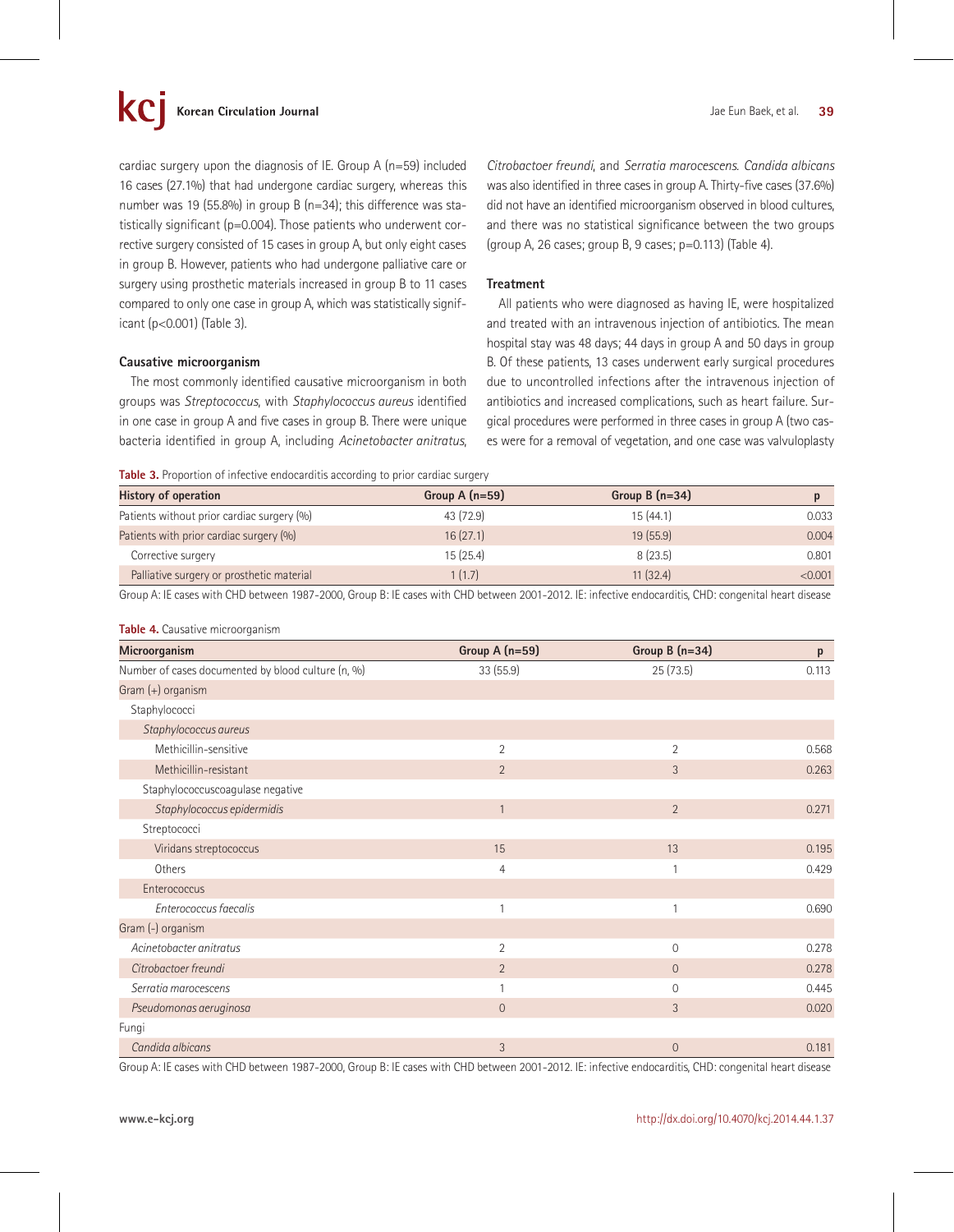with vegetation removal), and 10 cases in group B (nine cases required valvuloplasty, and one case had vegetation removal only).

### **Progress**

The most common complication was heart failure associated with valvular dysfunction in 29 cases (group A, 14 cases; group B, 15 cases), followed by eight cases of pulmonary embolism (group A, four cases; group B, four cases), and one case of brain artery infarction in group B. There was no surgical mortality. Total mortality numbered 5 (5.3%), one case in group A and four cases in group B. The cause of mortality was acute cardiopulmonary failure due to uncontrolled infection and complications.

## **Discussion**

The treatment outcomes of patients with CHD have dramatically improved over the past several decades, with an increase in longterm survival. This has resulted in an increased number of CHD patients diagnosed with IE.<sup>3)</sup> CHD has been reported as 9-28%,  $315$  and  $17-26\%$ <sup>11)12</sup>) of the causes of IE in Korea, suggesting a causative role of CHD in IE. In our study, 28.6% of patients diagnosed with IE had underlying CHD. The high prevalence of IE at our institute compared to the other domestic institutes, in part, results from the increased survival rate of CHD patients due to improved treatment methods, as well as the increased number of patients undergoing long-term follow-up at our institute, which runs a CHD center.

Patients with CHD have a possibility of IE in their lifetime, but the occurrence rate differs according to the type of CHD. Uncorrected VSD patients showed a high risk for IE<sup>13-15)</sup> and, in our study, VSD was the most commonly observed underlying CHD in both groups A and B. However, the larger percentage of patients with a cyanotic complex cardiac anomaly were observed in group B. This was likely due to an improvement in the early detection of CHD and improved surgical techniques, such as use of prosthetic materials, with patients consequently undergoing those procedures earlier in life. Consequently, there was a decreased risk of IE due to unrepaired simple CHD and the improved long-term survival rate of patients with a complex cardiac anomaly. The differences between the two groups are probably due to the improved treatment modality and improved treatment outcomes.<sup>13)16)</sup>

In the year 2000, the year that divides the two study groups, Korea implemented a nationwide systemic change, separating the prescribing and dispensing of pharmaceuticals, and regulating the use of antibiotics under national guidelines.

Previous studies have shown that 2.5-31% of IE patients did not have an identified microorganism in the blood culture.<sup>17)</sup> This is less than the 37.6% found in our study, and although we found no statistically significant differences between group A (44.1%) and group B (26.5%), we noticed a decreasing trend in group B. Considering that the most common cause of non-identifiable microorganism in IE is antibiotic use prior to acquiring a blood sample, the changed health system regulating the use of antibiotics may be associated with this change.

The prevalence of IE due to *Staphylococcus* has previously been reported as having increased in patients who underwent previous cardiac surgery, compared to IE due to viridians streptococci.<sup>18)</sup> In our study, the most common pathogen of IE was viridians Streptococci in both groups, and IE due to *Staphylococcus* was comparably low. However, the prevalence rate of *Staphylococcus* infection in group B indicated an increase. IE due to fungus was reported to be dominant in patients who had previously undergone open heart surgery, were exposed to the long-term use of broad spectrum antibiotics, and had had intravenous catheter insertion.<sup>19)</sup> IE due to fungus has previously been shown to be increasing, $^{20}$  but our study showed a decreasing tendency.

The most common complication reported in the literature was heart failure, at 15-65%, $^{21}$  which appears to be in line with the findings of 31.2% in our study. However, the number of patients who underwent a surgical correction of IE due to uncontrolled infection after the intravenous injection of antibiotics increased in group B to 29.4% (compared to 5.1% in group A), and this was higher than the  $14\%^{22}$  reported previously. Given that the indication for surgery is "uncontrolled infection", surgical correction of IE has also increased in recent years. Mortality has been reported as between 7% and 8%,15)23)24) but we found an overall lower percentage (5.3%), although the mortality rate increased to 11.7% in group B. These results probably reflect the increased number of patients undergoing palliative treatment or prosthetic material surgery. Consequently, there was an increase in the number of IE high-risk patients<sup>16)</sup> and likely an increase in uncontrolled infection, leading to a higher rate of surgical correction among IE patients.

This study has a number of limitations. Our study was a nonrandomized controlled trial conducted retrospectively by reviewing medical records, which may not properly reflect the medical technology status, environmental changes, and societal changes and their ramifications. Furthermore, we lacked data on antibiotic prophylaxis before high-risk procedures, such as dental procedures or gastro-intestinal tract manipulation. However, this study is meaningful in that a single protocol was able to be evaluated over a long period of time at a single institute.

In conclusion, IE and CHD present a close correlation, and the profile of IE patients can change according to the tendency of an early correction for CHD and the development of diagnostic modalities. These changes were likely due to an increase in the long-term